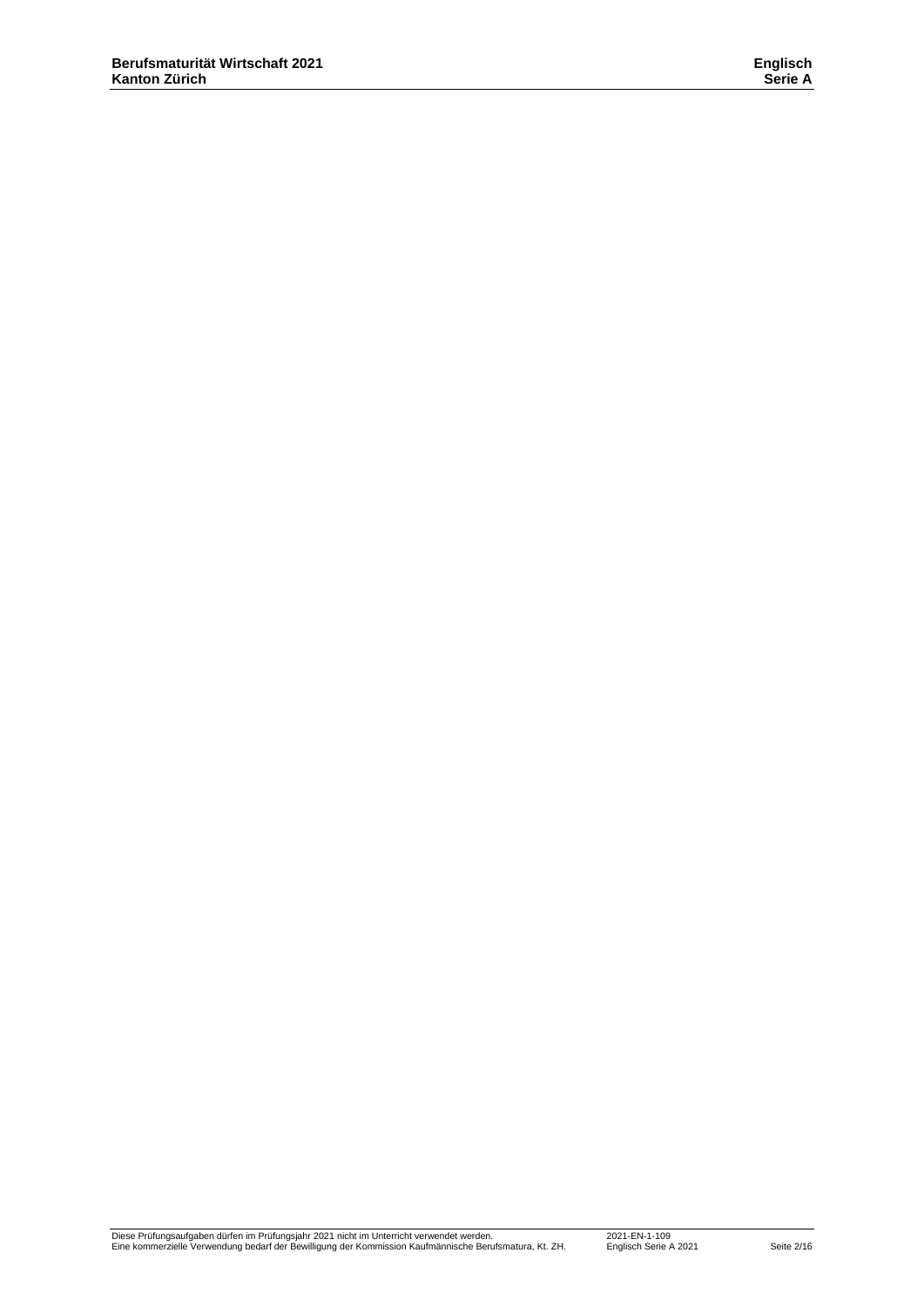# **A. LISTENING COMPREHENSION**

**10 POINTS** 

# **RADIO PRESENTER – DJ**

*In the first part of the test you will hear a talk given by Graham Garland, a radio music presenter, or DJ, to a group of students.*

*As you listen, fill in the gaps 1-10 in the notes below with one to three words.*

Graham's university degree was in **(1)** \_\_\_\_\_\_\_\_\_\_\_\_\_\_\_\_\_\_\_\_\_\_\_.

His first experience of live radio work was with an **(2)** \_\_\_\_\_\_\_\_\_\_\_\_\_\_\_\_\_\_\_\_\_\_\_ radio

station.

The best thing about this first experience of radio work was that it was really good

**(3)** \_\_\_\_\_\_\_\_\_\_\_\_\_\_\_\_\_\_\_\_\_\_\_ for his career as a DJ.

When Graham first tried to get a job as a professional radio presenter, he received hundreds

of **(4)** \_\_\_\_\_\_\_\_\_\_\_\_\_\_\_\_\_\_\_\_\_\_\_.

In the end, one radio station offered Graham some work on one of their

**(5)** \_\_\_\_\_\_\_\_\_\_\_\_\_\_\_\_\_\_\_\_\_\_\_ programmes.

Graham's own regular show is broadcast in the (6) **Example 20** Figures 2.

Graham can only go for lunch when he and his editor have agreed on the

**(7)** \_\_\_\_\_\_\_\_\_\_\_\_\_\_\_\_\_\_\_\_\_\_\_\_ of the content of his show.

When live interviews are planned, Graham needs to practise his **(8)** 

One thing all radio presenters must avoid is **(9)** \_\_\_\_\_\_\_\_\_\_\_\_\_\_\_\_\_\_\_\_\_\_\_ silences.

The post-show talk with his editor sometimes lasts longer if there have been

**(10)** \_\_\_\_\_\_\_\_\_\_\_\_\_\_\_\_\_\_\_\_\_\_\_ which need to be discussed.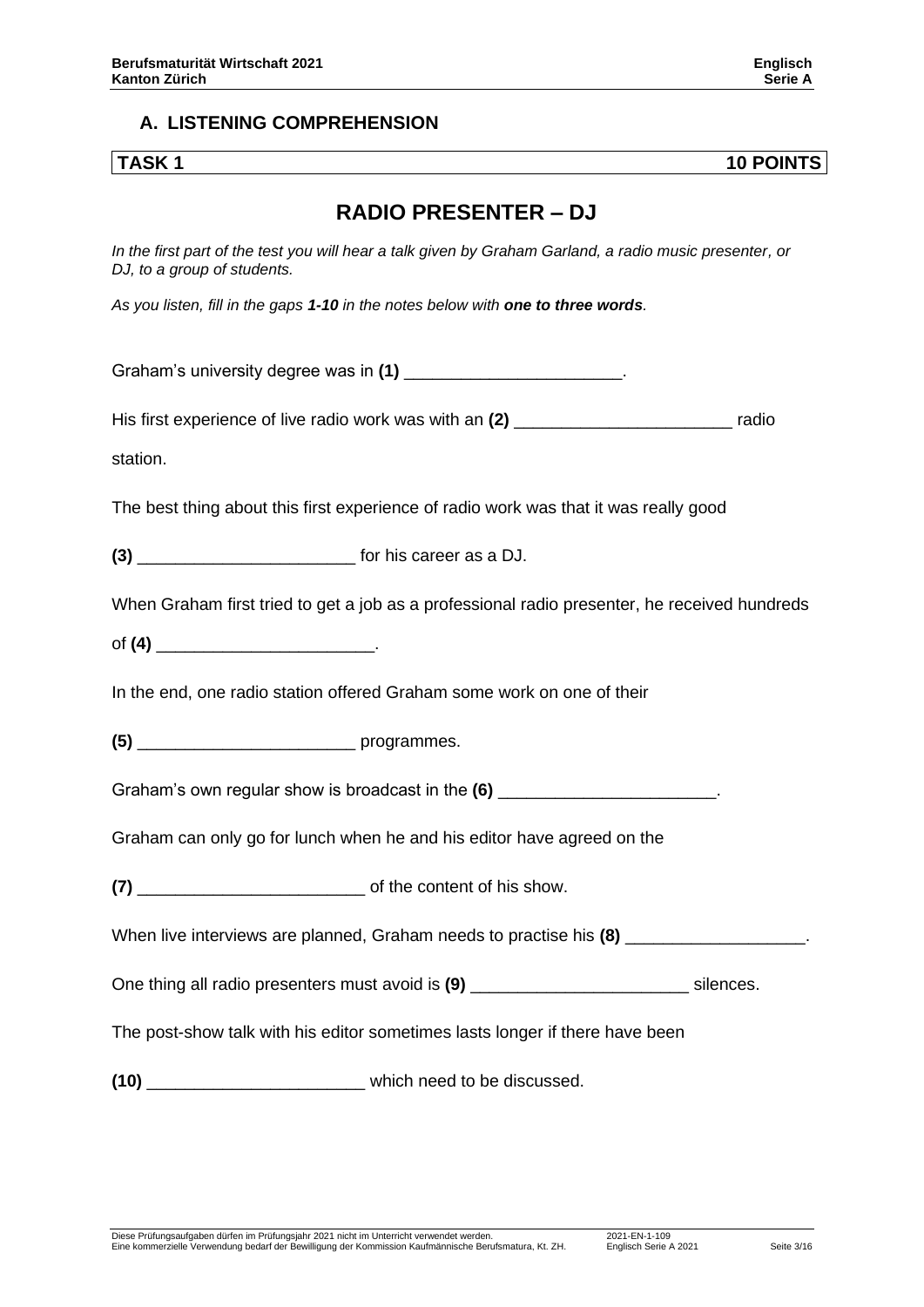# **TASK 2 16 POINTS**

# **STUTTERING**

*In the second part of the test you will hear an interview with a woman who has recently co-founded an organisation offering help to people who stutter.*

*For questions 1-8, mark the best answer, A, B, or C.* 

| 1. | How does the interviewer feel about the name of the new organization? |  |
|----|-----------------------------------------------------------------------|--|
| A  | He thinks it's confusing.                                             |  |
| В  | He is fascinated by it.                                               |  |
| C. | He thinks it's perfect.                                               |  |
|    |                                                                       |  |
| 2. | How does Belinda feel about being interviewed live on the radio?      |  |
| A  | grateful                                                              |  |
| в  | nervous                                                               |  |
| C  | proud                                                                 |  |
|    |                                                                       |  |
| 3. | How was Belinda often treated at school?                              |  |
| A  | The teachers asked her difficult questions.                           |  |
| В  | Her friends refused to play with her.                                 |  |
| С  | The teachers ignored her.                                             |  |
|    |                                                                       |  |
| 4. | How did Callum try to stop himself stuttering?                        |  |
| A  | By speaking very quickly.                                             |  |
| В  | By copying his mother.                                                |  |
| C  | By going to a speech therapist.                                       |  |
|    |                                                                       |  |
| 5. | The speech therapy course at the county hospital was                  |  |
| A  | like a holiday.                                                       |  |
| В  | a challenge.                                                          |  |
| С  | too far away.                                                         |  |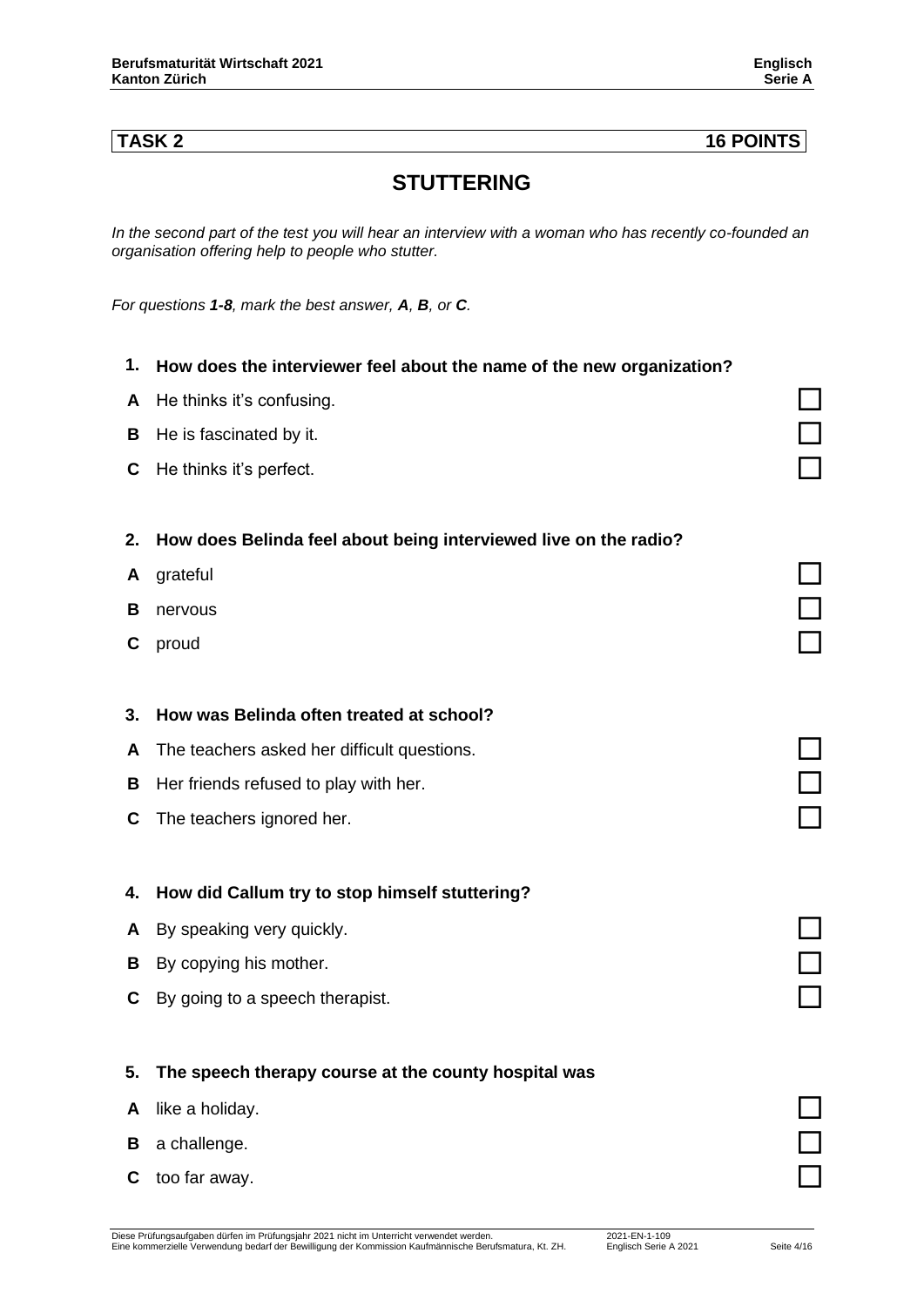#### **6. The hospital speech therapists insisted on the parents attending the course**

- **<sup>A</sup>** because stuttering is an inherited genetic defect.
- **B** because Callum found family life difficult.
- **<sup>C</sup>** because stuttering can be linked to family behaviour.

#### **7. What did Callum's parents learn from the course?**

- **<sup>A</sup>** They had to change the way they communicated as a family.
- **B** They had to just accept their son's stutter.
- **<sup>C</sup>** They had to encourage Callum to speak more slowly.

#### **8. Why does Belinda mention the film 'The King's Speech'?**

- **<sup>A</sup>** Because it portrays the ups and downs of a stutterer so well.
- **B** Because it shows how damaging a stutter can be.
- **<sup>C</sup>** Because it shows how difficult it is to cure a stutter.

**TASK 3 14 POINTS**

# **CALL CENTRE CHANGES**

In the third part of the test you will hear a manager and her team discussing changes to their call *centre's opening hours.*

*For questions 1-5, decide whether the statements are true or false. Correct the false ones, using up to five key words.* 

|              |                                                                                     | T/F | <b>Correction</b> |
|--------------|-------------------------------------------------------------------------------------|-----|-------------------|
|              | Tanya proposes keeping the call centre lines<br>open until 18.00.                   |     |                   |
| $\mathbf{2}$ | The manager is concerned about the financing<br>of the change to the opening hours. |     |                   |
| 3            | The manager proposes a trial period of six<br>months.                               |     |                   |
| 4            | Tanya will ask recruitment agencies first to<br>provide suitable new staff.         |     |                   |
| 5            | The manager is happy about the launch date.                                         |     |                   |

Diese Prüfungsaufgaben dürfen im Prüfungsjahr 2021 nicht im Unterricht verwendet werden. 2021-EN-1-109 Eine kommerzielle Verwendung bedarf der Bewilligung der Kommission Kaufmännische Berufsmatura, Kt. ZH. Englisch Serie A 2021 Seite 5/16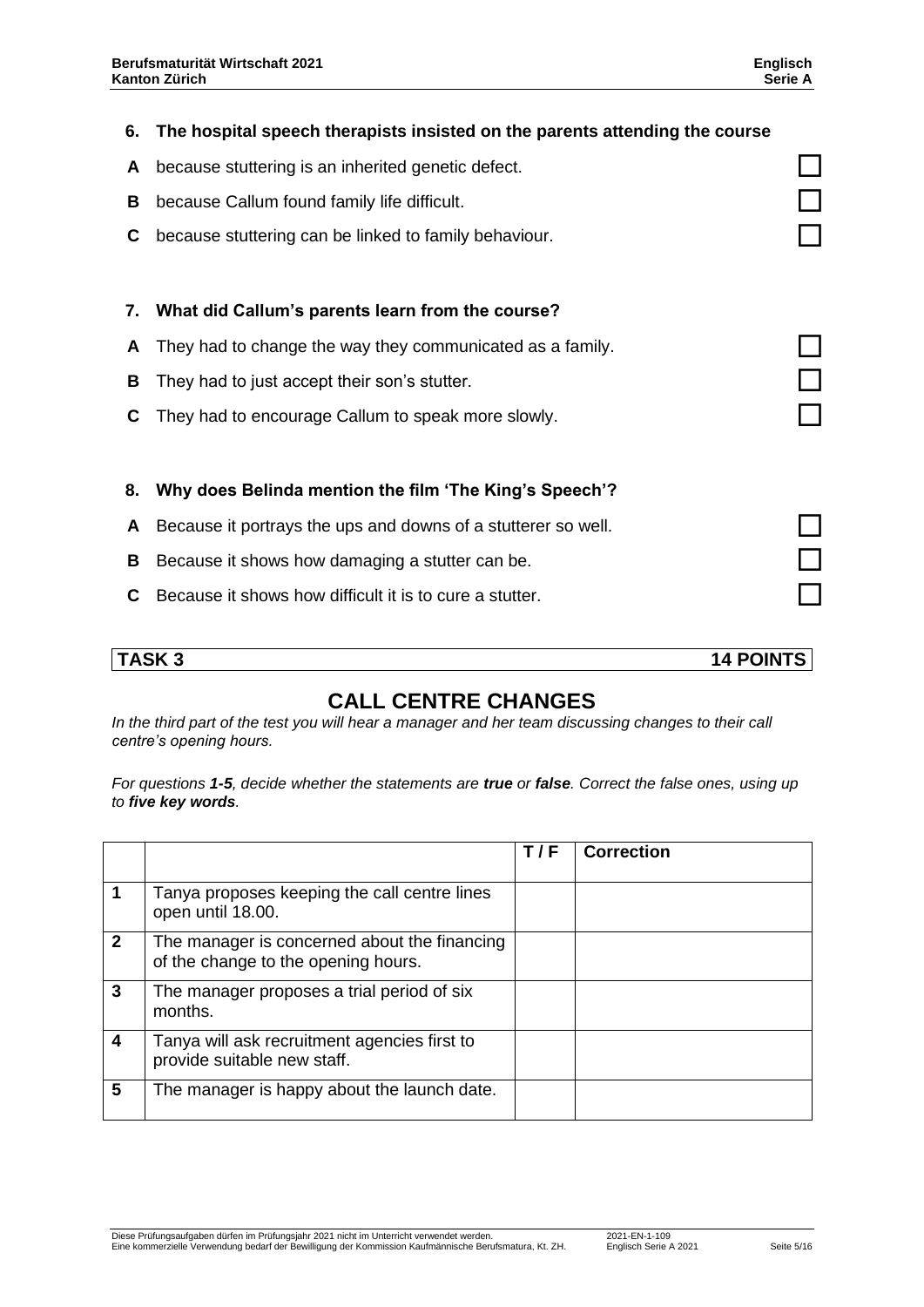# **B. READING COMPREHENSION**

| <b>TASK</b> | <b>14 POINTS</b> |
|-------------|------------------|
|             |                  |

### *You are going to read about job interviews.*

#### *Which person (A – D) says their job involves*

| working with a team of colleagues?                        | 1            |   |
|-----------------------------------------------------------|--------------|---|
| working in an area that has personal meaning for them?    | $\mathbf{2}$ |   |
| corresponding with the public?                            | 3            |   |
| constant updating of their own material?                  | 4            |   |
| organising trips designed to increase people's awareness? | 5            |   |
| producing advertising literature?                         | 6            |   |
| balancing supply and demand?                              | 7            |   |
| introducing problems that require solutions?              | 8            |   |
| doing considerable background research?                   | 9            |   |
| listening to disagreements?                               | 10           |   |
| encouraging visitor participation?                        | 11           |   |
| accepting certain financial limitations?                  | 12           |   |
| taking measures to protect public safety?                 | 13           | . |
| training high-level staff in their area of work?          | 14           |   |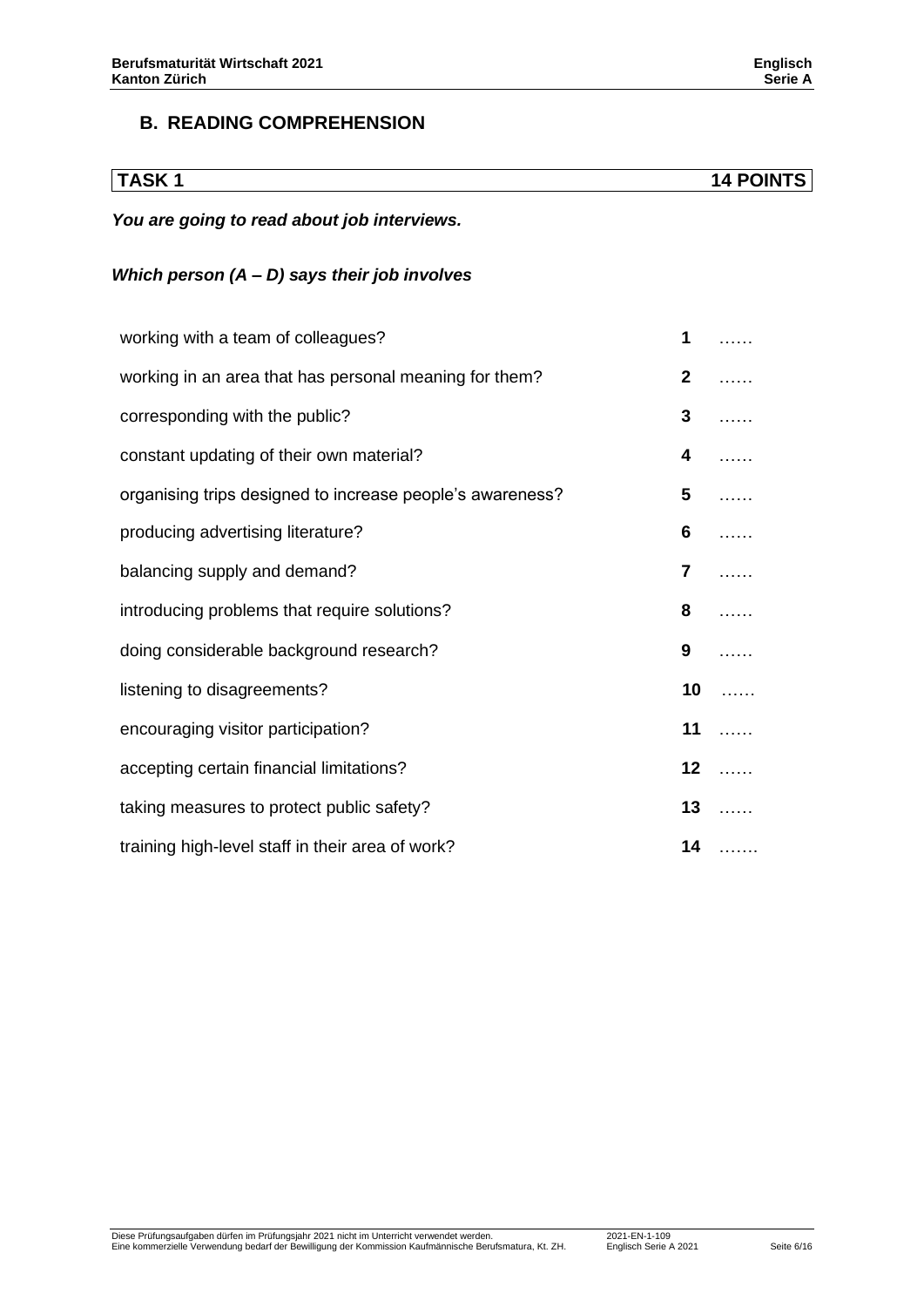*You are going to read about four people talking about their jobs. For questions 1-14, choose from the people (A-D). The people may be chosen more than once.*

## **A. Sarah – Exhibition Programmes Organiser, Technorama**

I am responsible for putting temporary exhibitions together. This includes planning and designing the exhibition and promoting it. I have to read up in depth on the subject of the exhibition beforehand and then talk to important people in the area so that I can establish the main themes and aims of the exhibition, and plan what objects and pictures should be displayed. I have to make sure the public can understand the thinking behind the exhibition, which means planning interactive displays, workshops and theatre. I also have to bring in engineers and electricians to make sure the final display is not dangerous to visitors. Before the exhibition opens, I help design and write the brochures and leaflets that we will use to tell people about it.

# **B. Katarina – Teacher of Taxi Drivers, Zurich**

The first thing I do when I get here at 7:30 a.m. is check the accounts. Then I see what new maps and documents need to be produced in order to learn the 'runs' or routes necessary to pass the Zurich taxi-driver test. By midday, about 50 students are at school, working out how to make the journeys. They work out the most direct route, using the correct one-way streets, and right- and left-hand turns. I get involved when there's a difference of opinion – like whether you can do a right turn at a particular junction. When they are close to the test, I will give them a simple route and no matter what way they say they will go, I will tell them they have to use another route because the road is closed. The next students will have to find a third route and again I will come up with a reason why they cannot go that way. It is just to make them think.

# **C. Janet – Marine Conservationist on Lake Constance**

I live on the shores of the lake and work from home. My work involves responding to telephone enquiries, producing educational resources and setting up training courses. Occasionally, I go into our main office but generally I am on the lake shore. I also work with schools and study centres and run courses for lake shore managers and those involved in making decisions about the fate of this lake. I do things like take them out on the lake in a boat in an attempt to make them think about the life beneath them. This often changes their views as it is very different from making decisions using their computer screen. I am extremely lucky because conservation is my hobby, so the job has many highs for me. The downside of the job is that I work for a charity, so there is a constant need for more money. This means I am always looking for more resources and I am not able to achieve everything I want.

# **D. Stefan – Map and Atlas Publisher, Switzerland**

My work is pretty varied. I have to make sure that the publishing programme matches market requirements and ensure that we keep stocks of 300 or so of the books that we publish. We have very high standards of information and content. We receive many letters from readers on issues such as the representation of international boundaries and these in particular require a careful response. I discuss future projects and current sales with co-publishers. I work as part of an enthusiastic group which makes the job that much more enjoyable. The negative side, as with many jobs, is that there is far too much administration to deal with, which leaves less time to work on the more interesting tasks such as product development and design.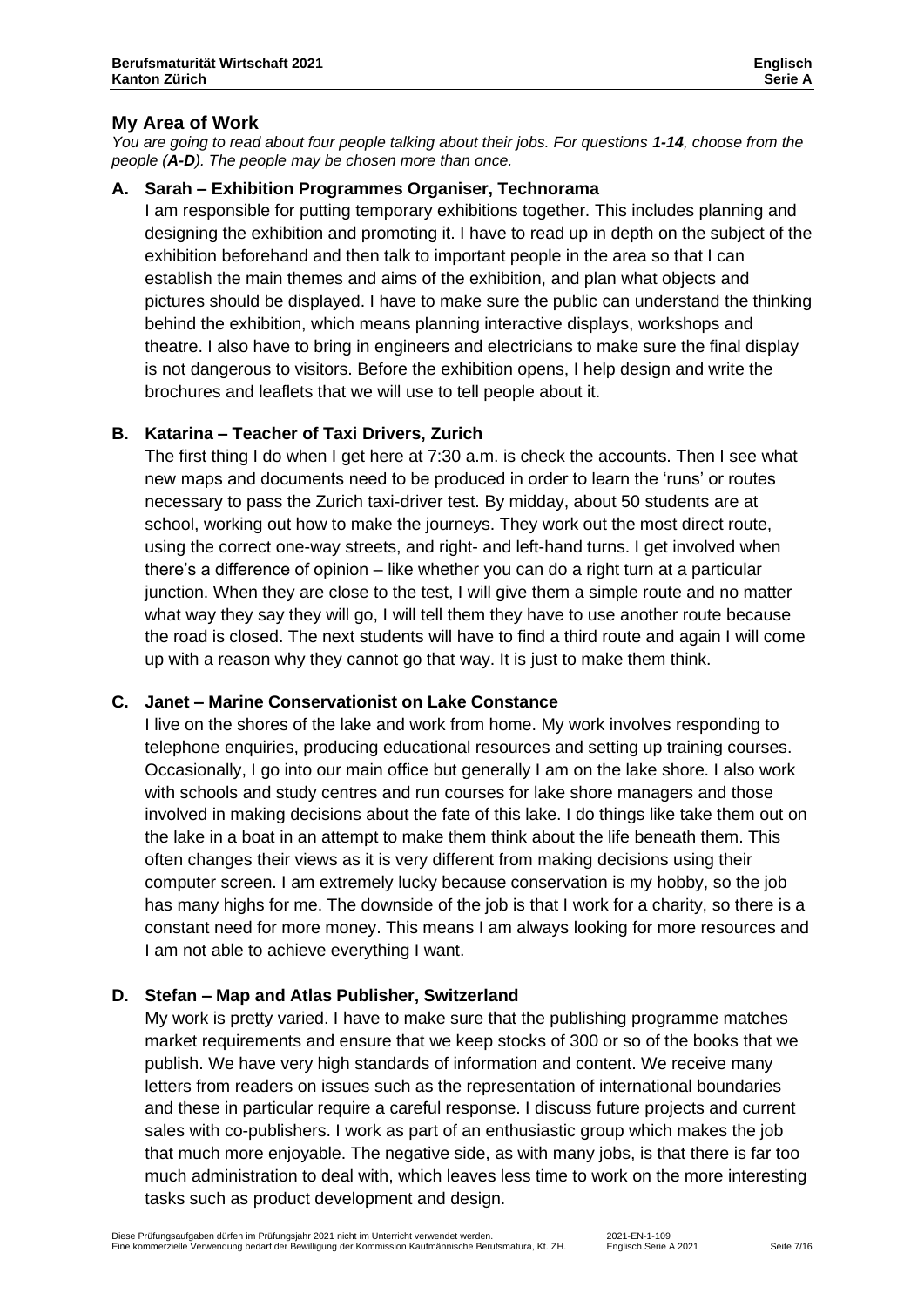**TASK 2 16 POINTS** *You are going to read an extract from a short story 'A Patchwork Planet' by Anne Tyler. For questions*

*15-22, choose from the options A, B, or C the answer that you think expresses best what the text says.*

On the very last day of a bad old year, I was leaning against a pillar in the Baltimore railroad station, waiting to catch the 10:10 a.m. to Philadelphia. There were a lot more people waiting than I had expected. That airy, light, clean, varnished feeling I generally got in Penn Station had been crowded out. Elderly couples with matching luggage stuffed the 5 benches, and swarms of college kids littered the floor with their duffel bags.

- A grey-haired guy was walking around speaking to different strangers one by one. Welloff guy, you could tell: tan skin, nice turtleneck, soft, beige car coat. He went up to a woman sitting alone and asked her a question. Then he came over to a girl in a miniskirt standing near me. She had long blond hair, and I had been thinking I wouldn't mind talking to her
- 10 myself. The man said, "Would you by any chance be traveling to Philadelphia?" "Well, northbound, yes," she said.
	- "But to Philadelphia?"

"No, New York, but I'll be …"

"Thanks anyway," he said, and he moved toward the next bench.

- 15 Now he had my full attention. "Ma'am," I heard him ask an old lady, "are you traveling to Philadelphia?" When the woman told him, "Wilmington," he didn't say a thing; just plunged on down the row to one of the matched-luggage couples. I straightened up from my pillar and drifted closer, looking toward Gate E as if I had my mind on my train.
- Well, I was going to Philadelphia. He could have asked me. I understood why he didn't, 20 of course. No doubt I struck him as unreliable. Instead he just flicked his eyes at me and then swerved off toward the bench at the end of the room. By now he was looking seriously stressed. "Please!" he said to a woman reading a book. "Tell me you're going to Philadelphia!"

She lowered her book. She was thirtyish, maybe thirty-five, older than I was, anyhow. A 25 school-teacher sort. "Philadelphia?" she said. "Why, yes, I am."

"Then could I ask you a favour?"

I stopped several feet away and frowned down at my left wrist. (Never mind that I don't own a watch.) Even without looking, I could sense how **she went on guard**. The man must have sensed it too, because he said, "Nothing too difficult, I promise!"

30 They were announcing my train now. People started moving toward Gate E, the older couples hauling their wheeled bags behind them like big pets on leashes. Next, I heard the man talking. "My daughter's flying out this afternoon for a junior semester abroad," he was saying. "Leaving from Philadelphia; the airline offers a bargain rate if you leave from Philadelphia. So I put her on a train this morning, stopped for groceries afterward, and came

35 home to find my wife in a state. It seems our daughter had forgotten her passport. She'd telephoned from the station in Philly; didn't know what to do next." The woman clucked sympathetically. I'd have kept quiet myself. Waited to find out

where the guy was heading with **this**. "So I told her she should stay put. Stay right there in the station, I said, and I would get 40 somebody here to carry up her passport."

- A likely story! Why didn't he go himself, if this was such an emergency? "Why don't you go yourself?" the woman asked him. "I can't leave my wife alone that long. She's in a wheelchair: Parkinson's." This seemed like a pretty flimsy excuse, if you want my honest opinion. Also, it exceeded the 45 amount of bad luck that one family could expect. I let my eyes wander toward the two of
- them. The man was holding a packet. He must have pulled it from his car coat: not a manila envelope, which would have been the logical choice, but one of those padded mailers the size of a paperback book. Aha! Padded! So you couldn't feel the contents! And from where I stood, it looked to be stapled shut besides. Watch yourself, lady, I said silently.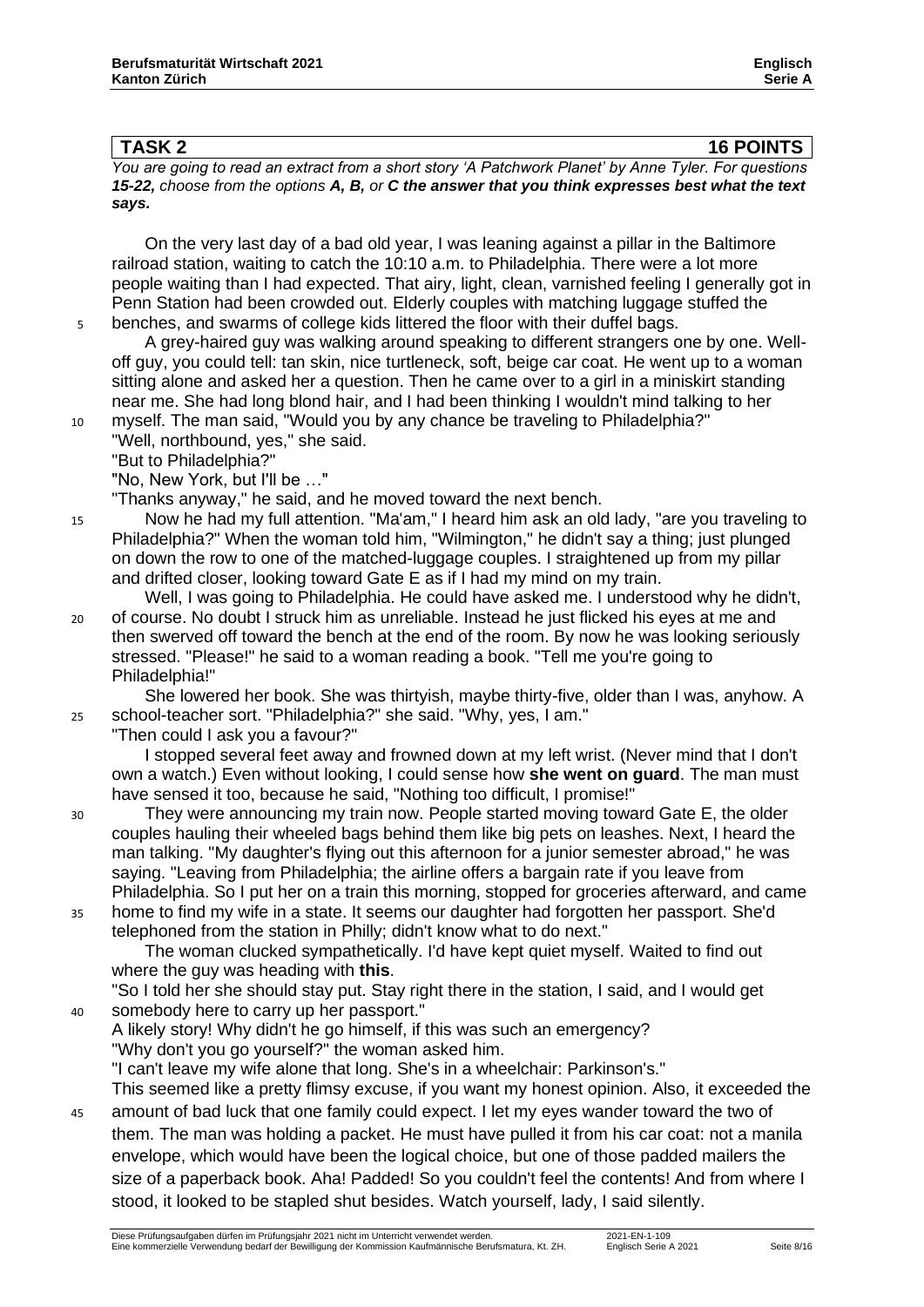| 15 |                        | What was the narrator's impression of the station that morning?                                                                       | 15 |
|----|------------------------|---------------------------------------------------------------------------------------------------------------------------------------|----|
|    | A<br>B<br>$\mathsf{C}$ | People were making too much noise.<br>It was unusually busy.<br>There was a lot of rubbish on the ground.                             |    |
| 16 |                        | The narrator shows an interest in the grey-haired stranger because he was                                                             | 16 |
|    | A<br>B<br>$\mathsf{C}$ | fascinated by the stranger's questions.<br>jealous of the stranger's appearance.<br>impressed by the stranger's skill with people.    |    |
| 17 |                        | What does the writer mean by 'she went on guard' in line 27?                                                                          | 17 |
|    | A<br>B<br>$\mathsf{C}$ | The woman was ready to call the police.<br>The woman was surprised by the man's attitude.<br>The woman was cautious in her response.  |    |
| 18 |                        | According to the stranger, how was his wife feeling when he got home?                                                                 | 18 |
|    | A<br>B<br>$\mathsf{C}$ | relieved to see him<br>upset about their daughter's situation<br>annoyed by their daughter's phone call                               |    |
| 19 |                        | What does 'this' refer to in line 37?                                                                                                 | 19 |
|    | A<br>B<br>$\mathsf{C}$ | the passport<br>the story<br>the telephone call                                                                                       |    |
| 20 |                        | When the narrator had heard the stranger's explanation, he felt                                                                       | 20 |
|    | A<br>B<br>$\mathsf{C}$ | sympathetic towards the stranger's daughter.<br>confused by the story the stranger told.<br>doubtful about the combination of events. |    |
| 21 |                        | When the narrator sees the packet, he thinks that the woman should                                                                    | 21 |
|    | A<br>B<br>C            | proceed carefully.<br>ask to check the contents.<br>remain on the platform.                                                           |    |

- **22** What do we learn about the narrator's character from reading this extract? **22**
	- A He enjoys talking to strangers.<br>B He has a strong sense of curio
	- He has a strong sense of curiosity.
	- C He interferes in the affairs of others.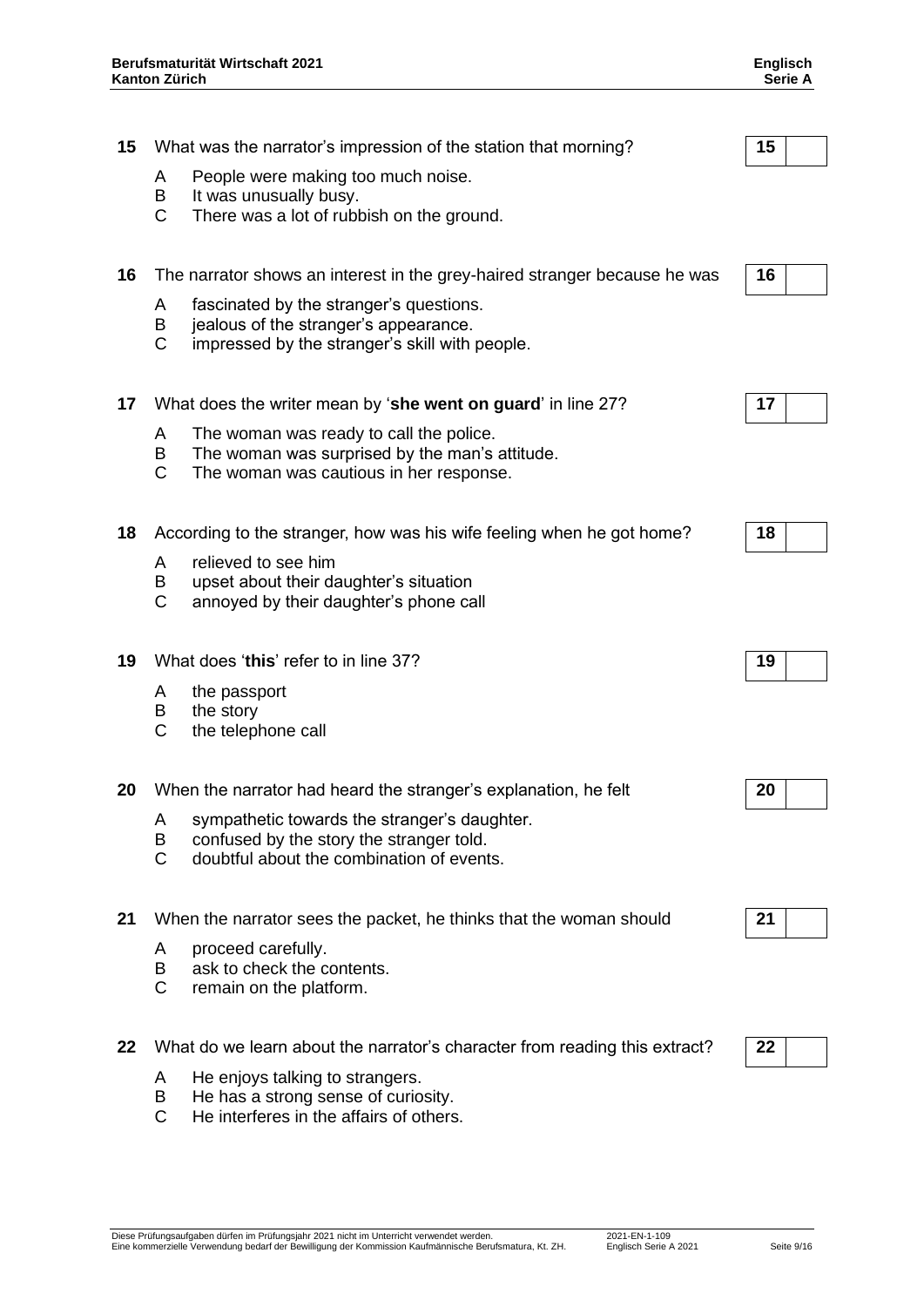# **C. GRAMMAR**

| TASK 1 | <b>10 POINTS</b> |
|--------|------------------|

**TENSES:** *Read the text carefully and conjugate the verb in brackets in the most appropriate tense. Write your verb forms in the grid below.*

# **TEXT ADAPTED FROM** *THE COLLECTOR* **(BY JOHN FOWLES)**

It's outrageous. It's the seventh night already. This means that he **(1) (keep)** me prisoner for a week now. What if people outside knew? Quite obviously, though, no one **(2) (know).** So now I **(3) (try)** to tell it to this pad he **(4) (bring)** me two days ago. His kindness, no nastiness, no sex thing, but his eyes are mad.

I **(5) (draw)** him this morning in order to get his face, to illustrate this. But it wasn't any good. Yet he said he would pay TWO HUNDRED guineas for it. He is mad. It is me. I am his madness and it all started when he found me. Last night he even **(6) (admit)** that he **(7) (lay)**  his eyes on me ever since I attended boarding school. […] Even though I wasn't sure whether talking to him would improve my situation, I looked at him and said: "Let's have a talk. What **(8) (you / do)** when I have gone? **(9) (you / want)** to keep seeing me?" To this he simply replied "Yes, of course."

"So, you must come and live in London. By the time you adapt to urban life, my friends and I **(10) (make)** you into someone really modern."

His answer, "Please marry me," shocked me, but I still managed to reply that marriage meant love.

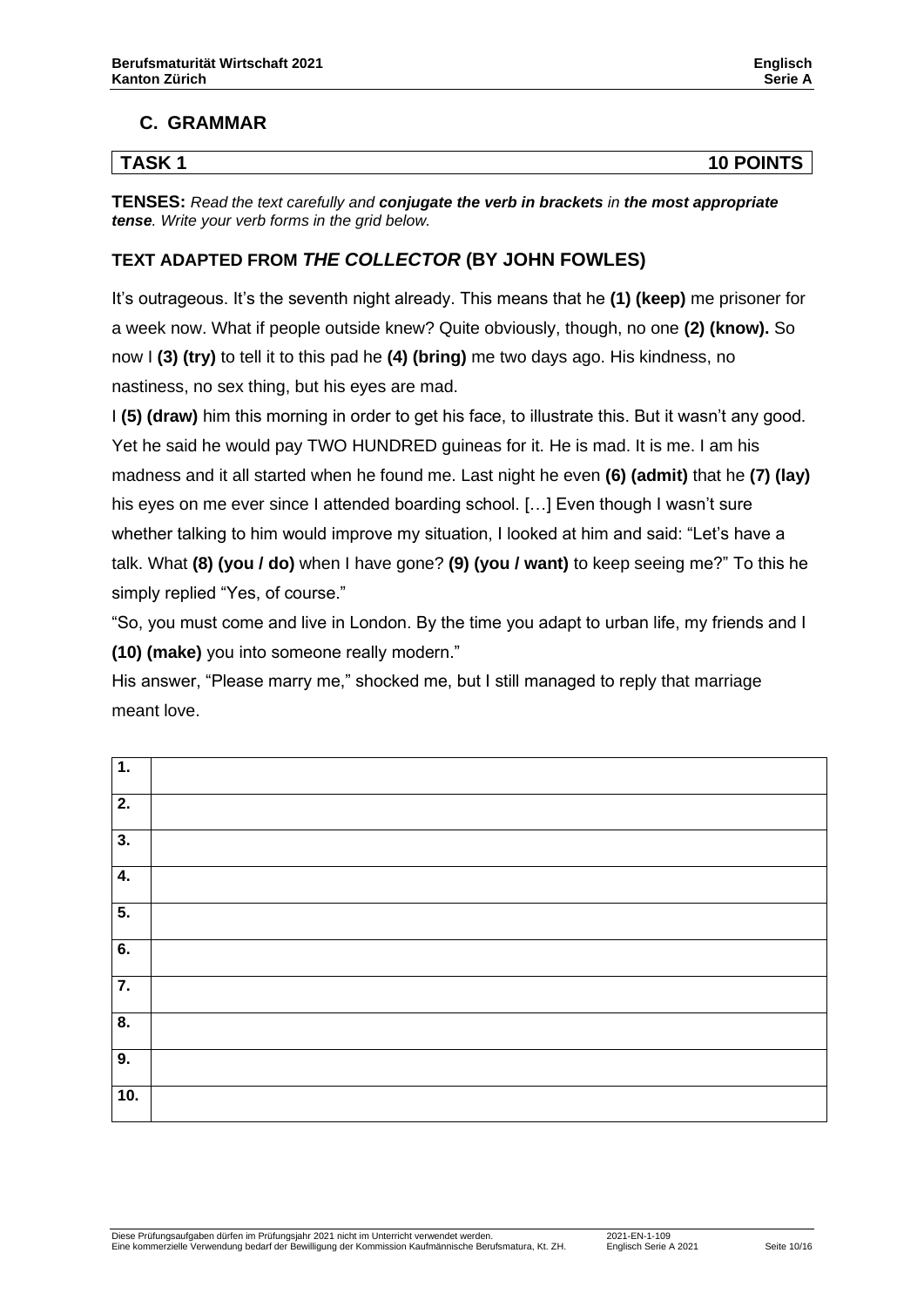# **TASK 2 12 POINTS**

*For questions 1-12, complete the second sentence so that it has a similar meaning to the first sentence. You must use the word given in bold print. Do not change this word. Your answer must consist of two to five words, including the word given.*

| 1) | 'Can you hear us properly?' they asked me.                               |  |
|----|--------------------------------------------------------------------------|--|
|    | IF                                                                       |  |
|    |                                                                          |  |
| 2) | Maybe I'll win, maybe I won't – it isn't important to me.<br><b>MIND</b> |  |
|    |                                                                          |  |
| 3) | The problem was impossible for the student to solve.                     |  |
|    | <b>EFFORT</b>                                                            |  |
|    | he couldn't.                                                             |  |
| 4) | Noah worked harder than necessary.                                       |  |
|    | <b>NEED</b>                                                              |  |
|    | Noah worked so hard.                                                     |  |
| 5) | Elena shut the door so that nobody would hear what she was saying.       |  |
|    | <b>PREVENT</b>                                                           |  |
|    | saying.                                                                  |  |
| 6) | Because Janine spoke very quietly, nobody could hear her.                |  |
|    | <b>SO</b>                                                                |  |
|    |                                                                          |  |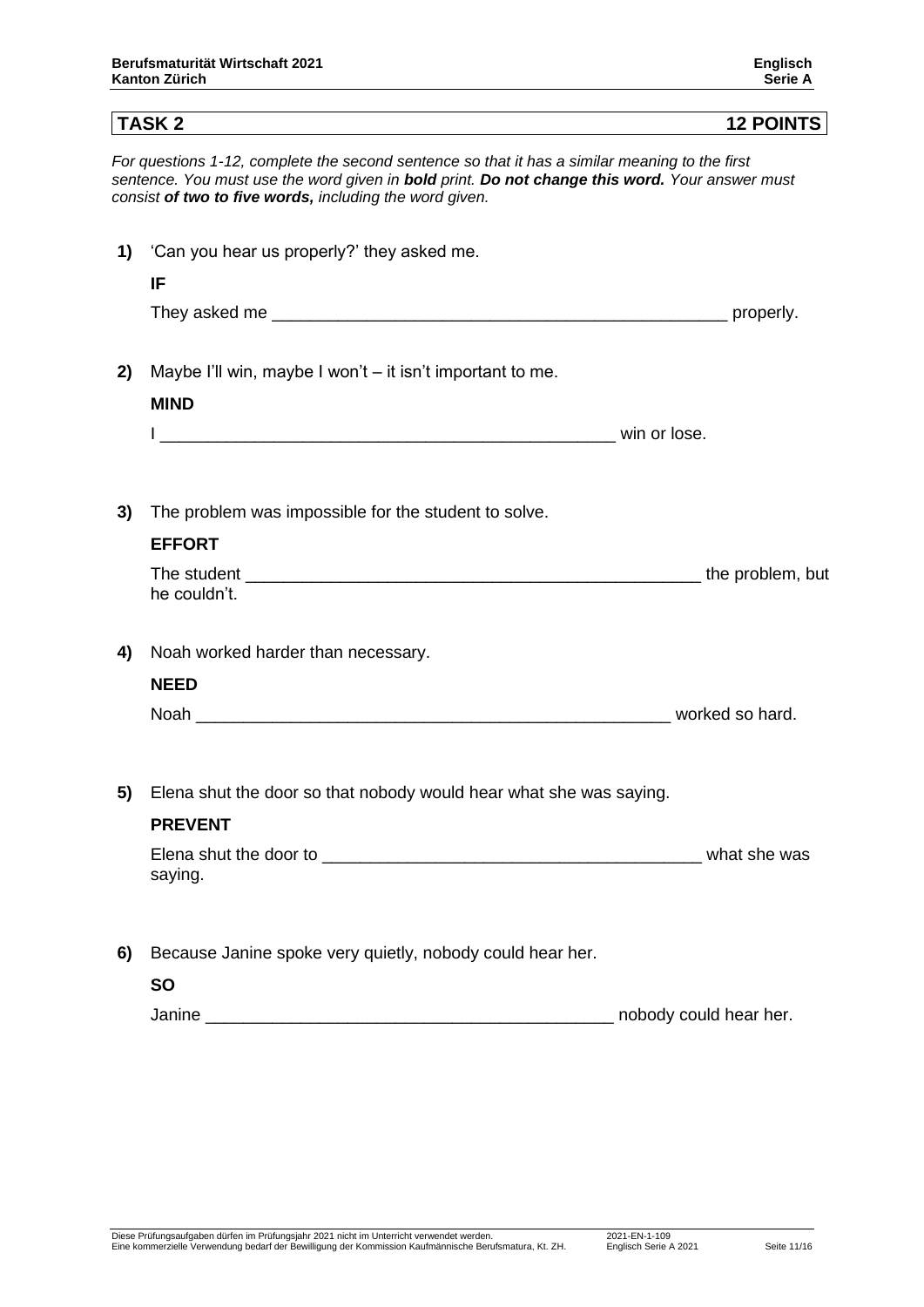| 7) | 'I have a reason to be annoyed,' Isabelle said.                               |                |
|----|-------------------------------------------------------------------------------|----------------|
|    | <b>FOR</b>                                                                    |                |
|    |                                                                               |                |
|    |                                                                               |                |
| 8) | My company sent me these documents.                                           |                |
|    | <b>BY</b>                                                                     |                |
|    |                                                                               |                |
|    |                                                                               |                |
| 9) | Even though he has little money, Ron enjoys life.                             |                |
|    | <b>SPITE</b>                                                                  |                |
|    |                                                                               |                |
|    |                                                                               |                |
|    | 10) 'Somebody has stolen my wallet on the train,' Mike said.                  |                |
|    | <b>HAD</b>                                                                    |                |
|    |                                                                               |                |
|    |                                                                               |                |
|    | 11) Fiona only found out the truth because she heard the two of them talking. |                |
|    | <b>NOT</b>                                                                    |                |
|    |                                                                               |                |
|    | the two of them talking.                                                      |                |
|    |                                                                               |                |
|    | 12) Jasmine regularly sorts out other people's problems for them.             |                |
|    | <b>USED</b>                                                                   |                |
|    |                                                                               | other people's |
|    | problems for them.                                                            |                |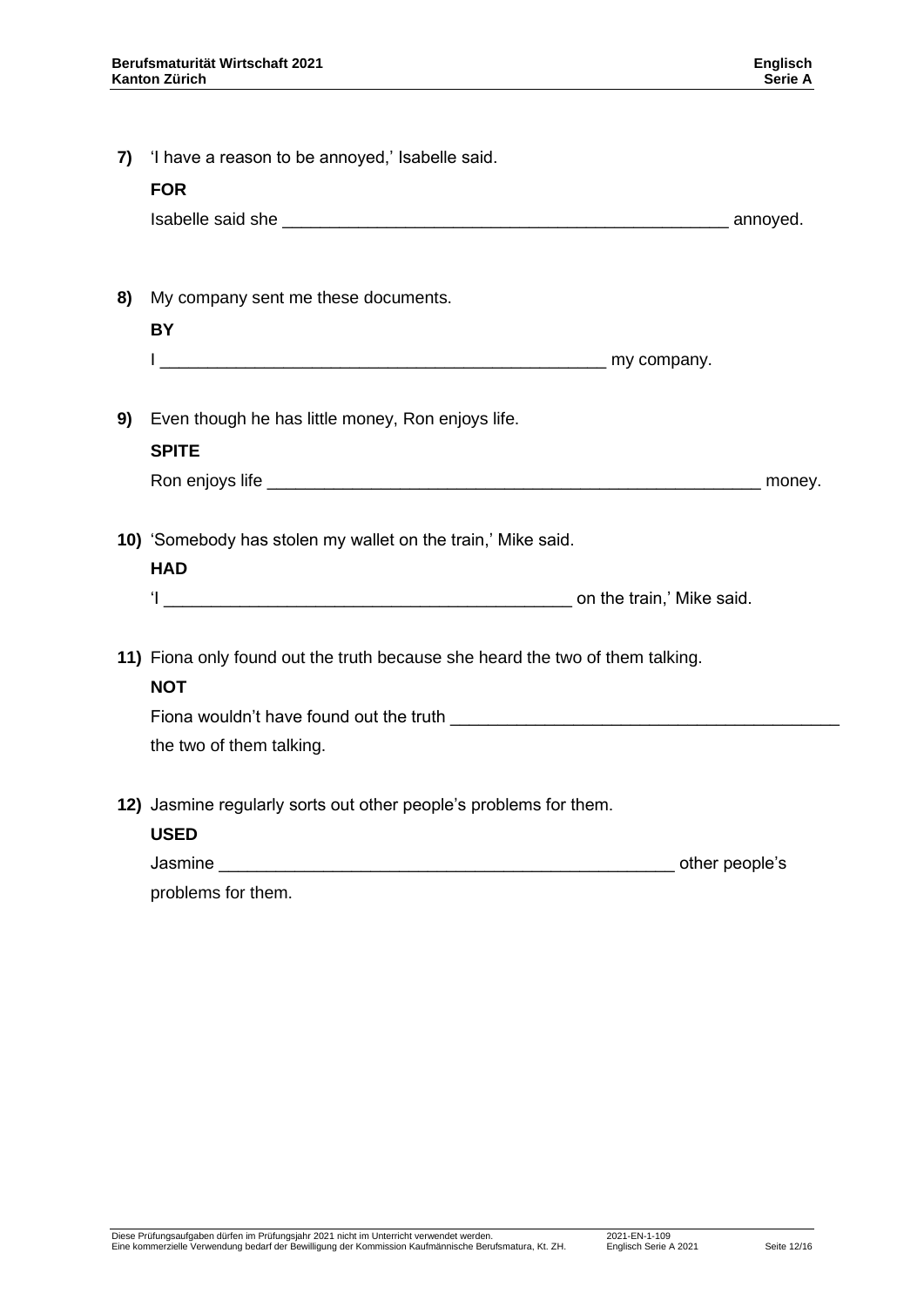**TASK 3 8 POINTS**

*Read the following text and use the word given in capitals at the end of each line to form a word that fits in the gap in the same line.* 

### **ULURU**

| Uluru is what the traditional (1) _____________________________ of the area in |  | <b>INHABIT</b>     |
|--------------------------------------------------------------------------------|--|--------------------|
| which the rock is located have been calling the rock for ages. When            |  |                    |
| William Gosse, who was the first European to sight the sandstone               |  |                    |
| formation, came across the rock, he named it after an Australian               |  |                    |
| (2) ____________________________ named Sir Henry Ayers - Ayers Rock.           |  | <b>POLITICS</b>    |
| Apart from being one of Australia's most (3) ______________________            |  | <b>RECOGNIZE</b>   |
| natural landmarks, it has a great cultural (4) ___________________________ for |  | <b>SIGNIFICANT</b> |
|                                                                                |  | <b>OWN</b>         |
| Anangu and who lead walking tours to inform visitors about the local flora     |  |                    |
| and fauna and the Aboriginal 'dreamtime' stories that you might have           |  |                    |
| heard of. Not only is the rock sacred to them, but it also has a great         |  |                    |
| spiritual meaning. This is why they (6) ________________________ people        |  | <b>COURAGE</b>     |
| from climbing it even though many visitors have just that on their bucket      |  |                    |
| list. The signs at the base of Uluru used to ask people not to climb it -      |  |                    |
| but now it is actually (7) ______________________ to go to the top. The        |  | <b>LEGAL</b>       |
| signs are there to remind the tourists of the people who would like to         |  |                    |
| preserve the site both physically – from wear and tear – as well as            |  |                    |
| (8) _______________________________- because it's a sacred site.               |  | <b>SPIRIT</b>      |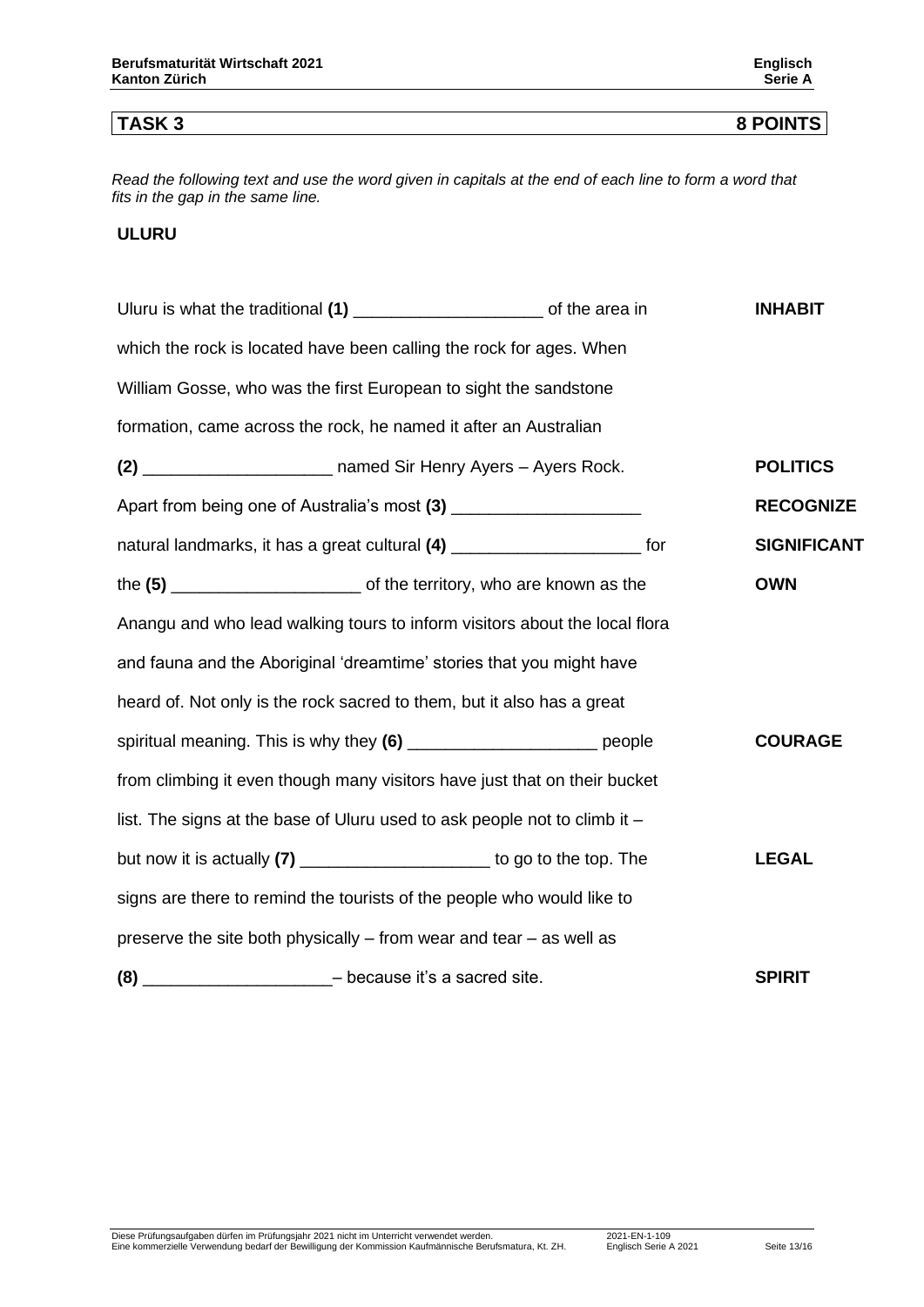# **D. WRITING**

**WRITING 40 POINTS**

*Complete the following task in 180 – 220 words.*

#### **Task:**

You are doing practical training for the local tourist office in your area. The manager of the office has asked you to visit a tourist attraction in the area. Write a report on it describing the attraction, say what it has to offer to tourists and make a suggestion how it could attract even more visitors.

Write your **report** in an appropriate style.

#### **Examiner's comments (do not write anything in the table below)**

|                | <b>CRITERIA (marked on a basis of 0 - 10 points)</b> | <b>POINTS</b>  |
|----------------|------------------------------------------------------|----------------|
|                |                                                      |                |
| 1              | Content:                                             |                |
|                |                                                      | $'$ 10         |
| $\overline{2}$ | Communicative achievement & cohesion:                |                |
|                |                                                      | / 10           |
| 3              | Vocabulary (range, accuracy):                        |                |
|                |                                                      | $^{\prime}$ 10 |
| 4              | Grammar (range, accuracy):                           |                |
|                |                                                      | 10 /           |
| $1 - 4$        | Total (max 40 points)                                | 40             |